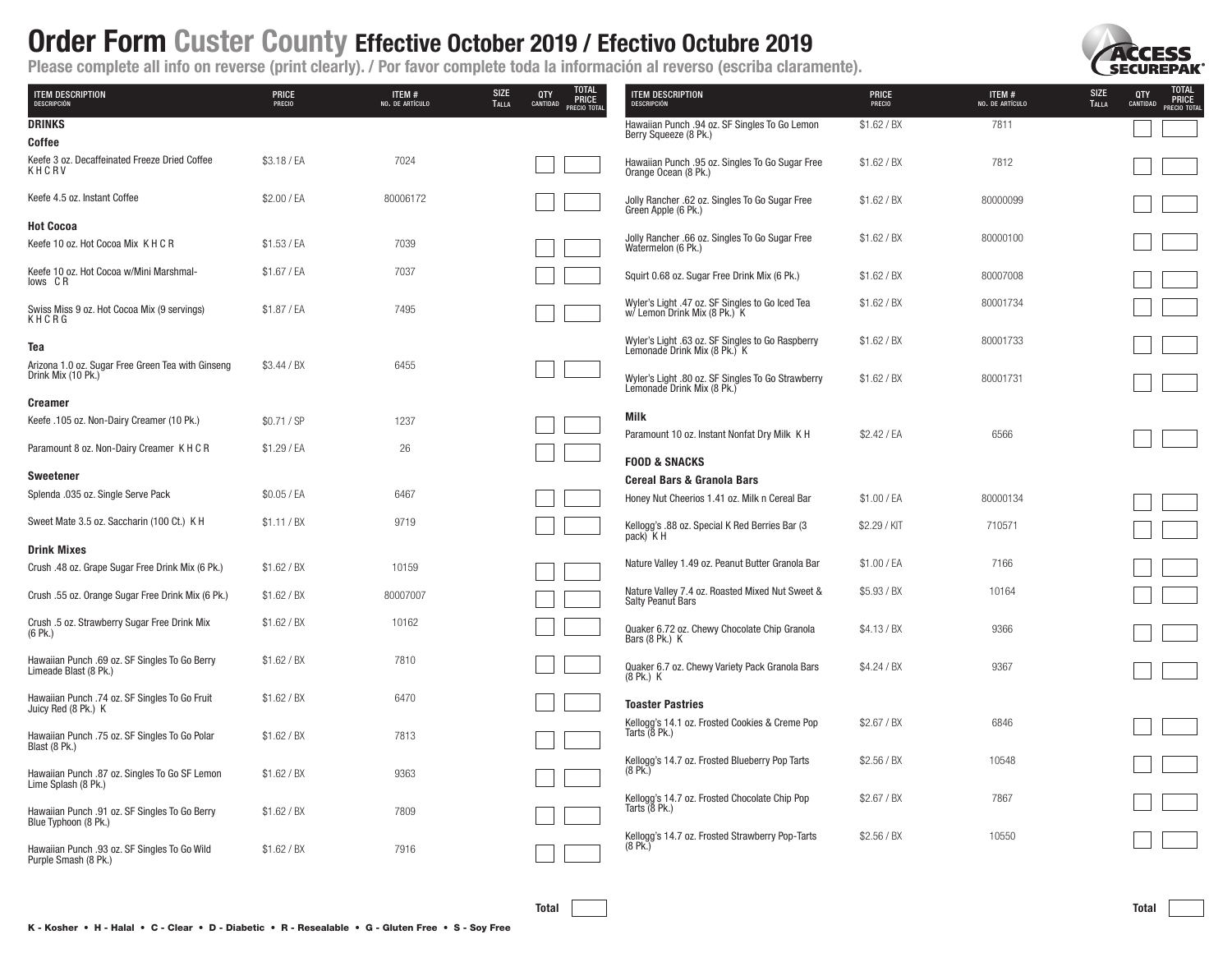

| <b>TEM DESCRIPTION</b><br><b>DESCRIPCIÓN</b>                                         | <b>PRICE</b><br>PRECIO | ITEM #<br>NO. DE ARTÍCULO | TOTAL<br>PRICE<br><b>SIZE</b><br>QTY<br><b>TALLA</b><br>CANTIDAD<br>PRECIO TOTA | <b>TEM DESCRIPTION</b><br><b>DESCRIPCIÓN</b>                          | <b>PRICE</b><br>PRECIO | ITEM #<br>NO. DE ARTÍCULO | <b>TOTAL<br/>PRICE</b><br><b>SIZE</b><br>QTY<br><b>TALLA</b><br>CANTIDAD<br>PRECIO TOTA |
|--------------------------------------------------------------------------------------|------------------------|---------------------------|---------------------------------------------------------------------------------|-----------------------------------------------------------------------|------------------------|---------------------------|-----------------------------------------------------------------------------------------|
| Kellogg's 14 oz. Frosted Brown Sugar Cinnamon<br>Pop Tarts (8 Pk.)                   | \$2.56 / B X           | 10549                     |                                                                                 | Cactus Annie's 10 oz. Nacho Cheese Tortilla Chips<br>KHCG             | \$1.62 / EA            | 911                       |                                                                                         |
| <b>Pastries &amp; Snack Cakes</b>                                                    |                        |                           |                                                                                 | Cactus Annie's 11 oz. "The Whole Enchilada" Party<br>Mix HC           | \$2.04 / EA            | 902                       |                                                                                         |
| Chattanooga 2.75 oz. Moon Pie Banana Double<br>Decker                                | \$0.62 / EA            | 80005730                  |                                                                                 | Cactus Annie's 11 oz. Cheese Crunchy K H C                            | \$1.71 / EA            | 7996                      |                                                                                         |
| Chattanooga 2.75 oz. Moon Pie Chocolate Double<br>Decker                             | \$0.62 / EA            | 80005732                  |                                                                                 | Cactus Annie's 12 oz. Chili Cheese Corn<br>Chips HCG                  | \$1.98 / EA            | 7629                      |                                                                                         |
| Cloverhill 4.75 oz. Jumbo Chocolate Iced Honey<br>Bun KC                             | \$0.85 / EA            | 6540                      |                                                                                 | Cactus Annie's 12 oz. Round Tortilla Chips K H C G                    | \$1.80 / EA            | 910                       |                                                                                         |
| Fernandos Bakery 4 oz. Raspberry Cream Cheese<br>Cake C                              | \$2.50 / EA            | 10188                     |                                                                                 | Cactus Annie's 13 oz. Corn Chips K H C                                | \$1.80 / EA            | 7991                      |                                                                                         |
| Golden Valley 4 oz. Cinnamon Raisin Bagel K H C                                      | \$0.71 / EA            | 80000496                  |                                                                                 | Caso de Oro 2 oz. Pork Cracklins - Original                           | \$1.65 / EA            | 7048                      |                                                                                         |
| Golden Valley 4 oz. Plain Bagel K H C                                                | \$0.53 / EA            | 80000495                  |                                                                                 | Cheetos 9 oz. Crunchy C G                                             | \$2.25 / EA            | 7683                      |                                                                                         |
| Kellogg's 1.3 oz. Original Rice Krispies Treats                                      | \$0.58 / EA            | 2381                      |                                                                                 | Chex Mix 8.75 oz. Bold Party Blend Mix K                              | \$4.27 / EA            | 736                       |                                                                                         |
| Market Square Bakery 10.5 oz. Fudge Brownies                                         | \$2.80 / EA            | 6054                      |                                                                                 | Combos 6.3 oz. Pepperoni Pizza H                                      | \$3.00 / EA            | 6905                      |                                                                                         |
| $(6$ Pk.) $K$ C                                                                      |                        |                           |                                                                                 | Combos 7 oz. Buffalo Blue Cheese Pretzel Pieces                       | \$3.00 / EA            | 7773                      |                                                                                         |
| Market Square Bakery 10 oz. Donut Stix (6 Pk.) K                                     | \$2.15 / BX            | 6051                      |                                                                                 | Corn Nuts 1.4 oz. Barbecue Crunchy Corn Snack                         | \$0.73 / EA            | 40712                     |                                                                                         |
| Market Square Bakery 12 oz. Peanut Butter Wafers<br>(6 Pk.) K                        | \$2.30 / BX            | 6052                      |                                                                                 | Corn Nuts 1.4 oz. Chile Picante Con Limon Crunch<br><b>Corn Snack</b> | \$0.73 / EA            | 40713                     |                                                                                         |
| Market Square Bakery 12 oz. Swiss Rolls (6 pk) K                                     | \$2.40 / B X           | 6055                      |                                                                                 | Doritos 8 oz. Cool Ranch Chips C                                      | \$2.00 / EA            | 10354                     |                                                                                         |
| Market Square Bakery 16 oz. Oatmeal Creme Pies<br>(6 Pk.) K                          | \$2.80 / BX            | 6053                      |                                                                                 | Jensen's Orchard 2 oz. Veggie Chips                                   | \$1.31 / EA            | 7779                      |                                                                                         |
| Market Square Bakery 4.75 oz. Mega Honey<br>Bun C                                    | \$0.80 / EA            | 6044                      |                                                                                 | Kar's 6 oz. Sweet 'N Spicy Mix C                                      | \$2.20 / EA            | 9674                      |                                                                                         |
| Market Square Bakery 4 oz. Cream Cheese Pound                                        | \$0.80 / EA            | 6538                      |                                                                                 | Kar's 7 oz. Nut 'N Yogurt Trail Mix C                                 | \$2.18 / EA            | 9811                      |                                                                                         |
| Cakes (2 Pk.) K C                                                                    |                        |                           |                                                                                 | Kellogg's 1.3 oz. Rice Krispies Treats Double<br>Chocolatey Chunk     | \$0.58 / EA            | 80000029                  |                                                                                         |
| Market Square Bakery 4 oz. Iced Chocolate<br>Cupcakes with Creme Filling (2 Pk.) K C | \$0.93 / EA            | 6060                      |                                                                                 | Kings Nut 3.25 oz. Health Mix K H                                     | \$0.80 / EA            | 80003371                  |                                                                                         |
| Market Square Bakery 6 oz. Monster Iced Honey<br>Bun C                               | \$0.85 / EA            | 6043                      |                                                                                 | Kings Nut 3.25 oz. Roasted & Salted Sunflower<br>Kernels KH           | \$0.60 / EA            | 80003356                  |                                                                                         |
| Mrs. Freshley's 10 oz. Bagged Powdered Sugar<br>Mini Donuts K                        | \$3.35 / EA            | 10090                     |                                                                                 | Kings Nut 3.5 oz. Spicy Cajun Mix K H                                 | \$0.95 / EA            | 80003370                  |                                                                                         |
| Mrs. Freshley's 11.5 oz. Frosted Chocolate Mini                                      | \$3.35 / EA            | 10089                     |                                                                                 | Moon Lodge 11 oz. Pretzels Mini Twists K C                            | \$1.56 / EA            | 5139                      |                                                                                         |
| Donuts <sub>K</sub>                                                                  |                        |                           |                                                                                 | Moon Lodge 6 oz. Barbeque Potato Chips K H V                          | \$1.33 / EA            | 5112                      |                                                                                         |
| Mrs. Freshley's 3.5 oz. Carrot Cake K C                                              | \$1.10 / EA            | 7218                      |                                                                                 | Moon Lodge 6 oz. Regular Potato Chips K H V G S                       | \$1.33 / EA            | 5111                      |                                                                                         |
| <b>Chips &amp; Snacks</b><br>Cactus Annie's 10 oz. Cheese Puffs K H C G              | \$1.84 / EA            | 931                       |                                                                                 | Moon Lodge 6 oz. Sour Cream & Onion Potato<br>Chips KHG               | \$1.33 / EA            | 5113                      |                                                                                         |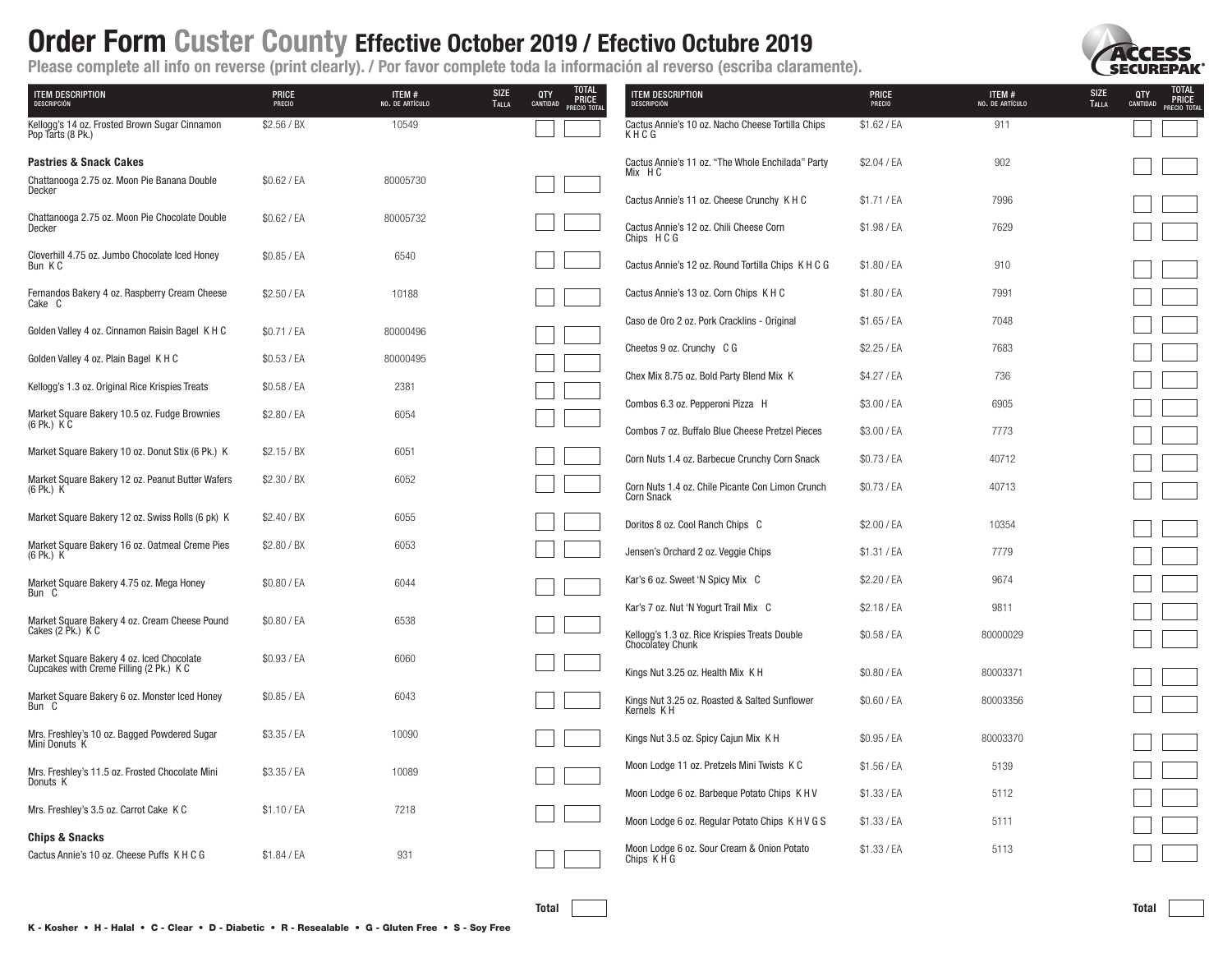

| <b>ITEM DESCRIPTION</b><br>DESCRIPCIÓN                             | <b>PRICE</b><br>PRECIO | ITEM#<br>NO. DE ARTÍCULO | TOTAL<br>PRICE<br><b>SIZE</b><br><b>QTY</b><br>CANTIDAD<br><b>TALLA</b><br>PRECIO TOTA | <b>TEM DESCRIPTION</b><br>DESCRIPCIÓN                                           | <b>PRICE</b><br>PRECIO | ITEM #<br>NO. DE ARTÍCULO | <b>TOTAL<br/>PRICE</b><br><b>SIZE</b><br>QTY<br><b>TALLA</b><br>CANTIDAD<br>PRECIO TOTAL |
|--------------------------------------------------------------------|------------------------|--------------------------|----------------------------------------------------------------------------------------|---------------------------------------------------------------------------------|------------------------|---------------------------|------------------------------------------------------------------------------------------|
| Planters 2 oz. Tropical Fruit & Nut Trail Mix                      | \$1.11 / EA            | 80001255                 |                                                                                        | Nabisco 9.1 oz. Wheat Thins Original                                            | \$4.80 / EA            | 4490                      |                                                                                          |
| Ruffles 9 oz. Original Potato Chips K                              | \$6.31 / EA            | 80003220                 |                                                                                        | Nabisco Ritz 10.8 oz. Crackers w/Real Cheese<br>(8 Pk.) K C                     | \$3.31 / BX            | 4493                      |                                                                                          |
| Snyder's 2.25 oz. Honey Mustard and Onion<br><b>Pretzel Pieces</b> | \$0.78 / EA            | 9553                     |                                                                                        | Nabisco Ritz 11.1 oz. Crackers w/Peanut Butter<br>(8 Pk.) K C                   | \$3.31 / BX            | 4492                      |                                                                                          |
| The Whole Shabang 6 oz. Original Potato Chips<br>KН                | \$1.33 / EA            | 5114                     |                                                                                        | Saltine Crackers 4 oz. Clear Sleeve                                             | \$0.42 / EA            | 9474                      |                                                                                          |
| <b>Popcorn</b><br>Moon Lodge 3.53 oz. Caramel Popcorn K H          | \$0.69 / EA            | 7758                     |                                                                                        | Cookies<br>Bud's Best 5.5 oz. Candy 'n Cookies - Butterfinger<br>Mini Cookies K | \$1.31 / EA            | 6386                      |                                                                                          |
| Nuts<br>Kar's 10 oz. Salted Mixed Nuts w/Peanuts                   | \$3.98 / EA            | 7851                     |                                                                                        | Famous Amos 2 oz. Chocolate Chip Cookies K                                      | \$0.51 / EA            | 850                       |                                                                                          |
| Kings Nut 10 oz. Mixed Nuts w/Peanuts K H                          | \$3.60 / EA            | 80003408                 |                                                                                        | Keebler 11.5 oz. Fudge Stripes Cookies K                                        | \$2.93 / EA            | 229                       |                                                                                          |
| Kings Nut 2.5 oz. Honey Roasted Peanuts K H                        | \$0.50 / EA            | 80003351                 |                                                                                        | Market Square Bakery 14 oz. Chocolate Creme<br>Cookies KHC                      | \$1.62 / EA            | 6079                      |                                                                                          |
| Kings Nut 7 oz. Salted Peanuts K H                                 | \$1.20 / EA            | 80003376                 |                                                                                        | Market Square Bakery 14 oz. Duplex Creme<br>Cookies KHC                         | \$1.67 / EA            | 6076                      |                                                                                          |
| Kings Nut 8 oz. Salted Cashews K H                                 | \$6.15 / EA            | 80003377                 |                                                                                        | Market Square Bakery 14 oz. Lemon Creme                                         | \$1.67 / EA            | 10251                     |                                                                                          |
| Moon Lodge 1.75 oz. Salted Peanuts K C G                           | \$0.29 / EA            | 7550                     |                                                                                        | Cookies KHC                                                                     |                        |                           |                                                                                          |
| <b>Crackers</b>                                                    |                        |                          |                                                                                        | Market Square Bakery 14 oz. Peanut Butter Creme<br>Cookies KHC                  | \$1.78 / EA            | 6077                      |                                                                                          |
| Austin Cheese on Cheese Sandwich Crackers<br>(8 Pk.) K             | \$2.24 / B X           | 80007343                 |                                                                                        | Market Square Bakery 14 oz. Strawberry Creme<br>Cookies KHC                     | \$1.60 / EA            | 6068                      |                                                                                          |
| Austin Peanut Butter and Jelly Sandwich Crackers<br>(8 Pk.) K      | \$2.15 / B X           | 80007340                 |                                                                                        | Market Square Bakery 14 oz. Vanilla Creme<br>Cookies KHC                        | \$1.62 / EA            | 6078                      |                                                                                          |
| Austin Peanut Butter on Cheese Crackers (8 Pk.) K                  | \$2.24 / BX            | 80007341                 |                                                                                        |                                                                                 |                        |                           |                                                                                          |
| Austin Pepperjack Sandwich Crackers (8 Pk.) K                      | \$2.15 / BX            | 80007339                 |                                                                                        | Market Square Bakery 16 oz. Chocolate Chip<br>Cookies KH                        | \$1.91 / EA            | 6073                      |                                                                                          |
| Austin Toasted Peanut Butter Sandwich Crackers<br>(8 Pk.) K        | \$2.24 / B X           | 80007342                 |                                                                                        | Market Square Bakery 16 oz. Iced Oatmeal<br>Cookies KH                          | \$1.91 / EA            | 6074                      |                                                                                          |
| Cheez-It 1.5 oz. Cheddar Crackers K                                | \$0.47 / EA            | 9590                     |                                                                                        | Market Square Bakery 16 oz. Vanilla Wafers K H                                  | \$1.67 / EA            | 6070                      |                                                                                          |
| Cheez-It 7 oz. Cheddar Jack Crackers R                             | \$3.51 / EA            | 7452                     |                                                                                        | Market Square Bakery 6 oz. Chocolate Chip<br>Cookies KHC                        | \$0.73 / EA            | 6072                      |                                                                                          |
| Golden Valley 16 oz. Saltines Crackers (Box) K H                   | \$1.85 / BX            | 7914                     |                                                                                        | Market Square Bakery 6 oz. Duplex Creme                                         | \$0.73 / EA            | 10058                     |                                                                                          |
| Golden Valley 9 oz. Cheese Crackers K                              | \$2.65 / EA            | 718                      |                                                                                        | Cookies KHC                                                                     |                        |                           |                                                                                          |
| Keebler 5.25 oz. Original Club Crackers K                          | \$1.60 / EA            | 80000896                 |                                                                                        | Market Square Bakery 6 oz. Iced Oatmeal Cookies<br>K H                          | \$0.76 / EA            | 6071                      |                                                                                          |
| Nabisco 3.4 oz. Ritz Crackers - Convenience<br>Pack KH             | \$2.29 / EA            | 4486                     |                                                                                        | Market Square Bakery 6 oz. Orange Pineapple<br>Creme Cookies K H C              | \$0.71 / EA            | 10056                     |                                                                                          |
| Nabisco 4 oz. Original Premium Saltine Crackers                    | \$2.31 / EA            | 4482                     |                                                                                        | Nabisco 13 oz. Chips Ahoy! Chewy Chocolate Chip<br>Cookies K                    | \$4.60 / EA            | 4488                      |                                                                                          |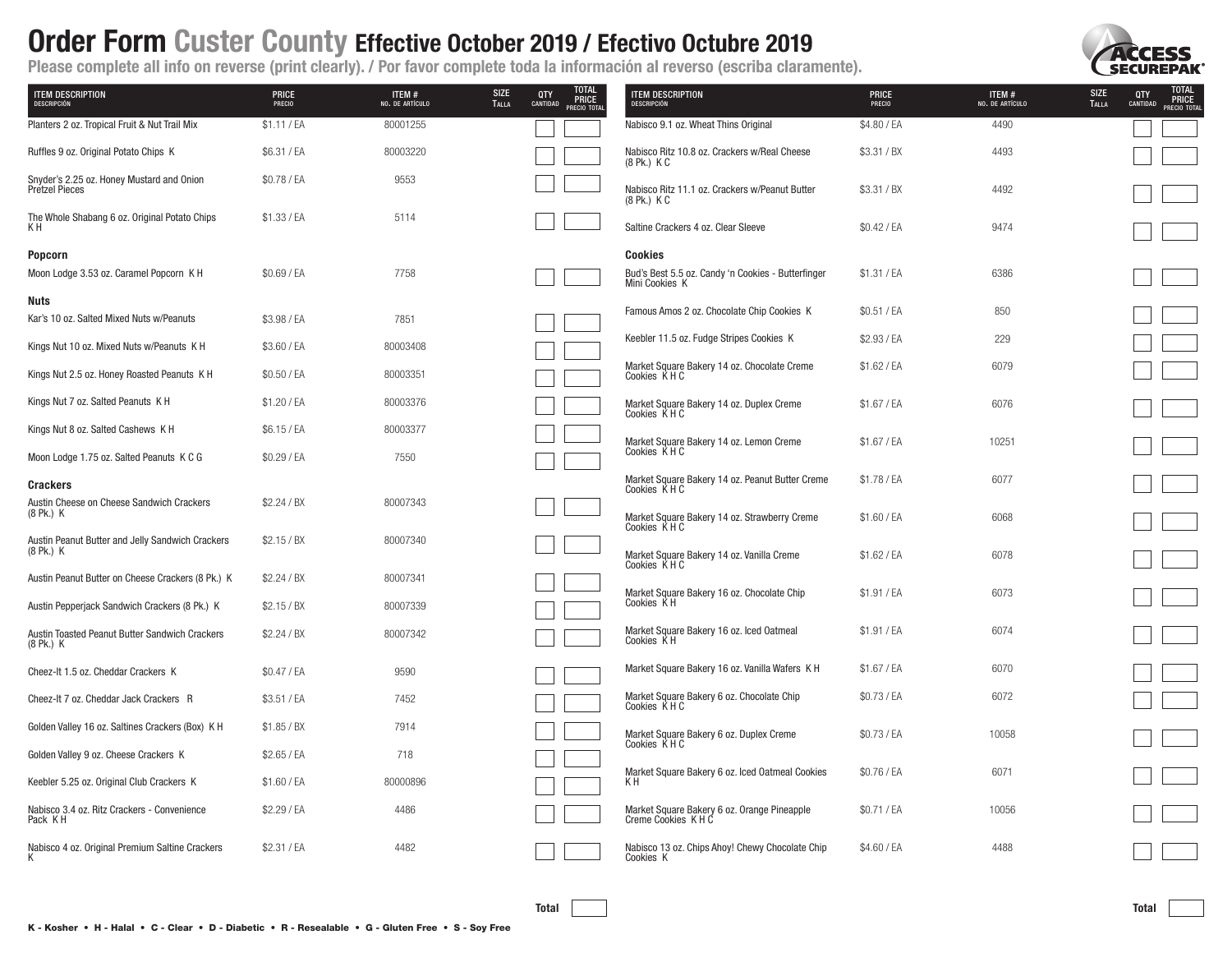

| <b>ITEM DESCRIPTION</b><br>DESCRIPCIÓN                             | PRICE<br>PRECIO | ITEM #<br>NO. DE ARTÍCULO | TOTAL<br>PRICE<br>PRECIO TOTAL<br><b>SIZE</b><br>QTY<br><b>TALLA</b><br>CANTIDAD | <b>ITEM DESCRIPTION</b><br>DESCRIPCIÓN                          | PRICE<br>PRECIO | <b>SIZE</b><br>ITEM #<br>NO. DE ARTÍCULO<br><b>TALLA</b> | TOTAL<br>PRICE<br>PRECIO TOTAL<br>QTY<br>CANTIDAD |
|--------------------------------------------------------------------|-----------------|---------------------------|----------------------------------------------------------------------------------|-----------------------------------------------------------------|-----------------|----------------------------------------------------------|---------------------------------------------------|
| Nabisco 13 oz. Chips Ahoy! Chocolate Chip<br>Cookies K H           | \$4.60 / EA     | 4594                      |                                                                                  | Nestle Baby Ruth 2.1 oz. Bar K G                                | \$1.44 / EA     | 844                                                      |                                                   |
| Nabisco 14.3 oz. Oreo Cookies K H                                  | \$5.44 / EA     | 4592                      |                                                                                  | Nestle Butterfinger 1.9 oz. Candy Bar                           | \$1.44 / EA     | 80007157                                                 |                                                   |
| Nabisco 16 oz. Nutter Butter Cookies K                             | \$5.78 / EA     | 4593                      |                                                                                  | Red Hots 4 oz. Cinnamon Flavored Hard Candy                     | \$0.90 / EA     | 80000869                                                 |                                                   |
| Nabisco 9.5 oz. Chips Ahoy! w/Reese's Peanut<br><b>Butter Cups</b> | \$4.60 / EA     | 7792                      |                                                                                  | Reese's 1.5 oz. White Chocolate Peanut Butter<br>Cups K         | \$1.36 / EA     | 7389                                                     |                                                   |
| Candy                                                              |                 |                           |                                                                                  | Reese's 1.66 oz. Nutrageous Candy Bar K                         | \$1.44 / EA     | 80000620                                                 |                                                   |
| 3 Musketeers 1.92 oz. Candy Bar K                                  | \$1.33 / EA     | 10503                     |                                                                                  | Reese's 2.1 oz. Large Size Peanut Butter Cups K                 | \$1.67 / EA     | 6310                                                     |                                                   |
| Atkinsons .7 oz. Chick-0-Stick K C V G                             | $$0.24$ / EA    | 1477                      |                                                                                  | Reese's 8 oz. Peanut Butter Mini Cups K                         | \$6.16 / EA     | 7716                                                     |                                                   |
| GoLightly 2.75 oz. Sugar Free Butterscotch Candy<br>КC             | \$2.35 / EA     | 6329                      |                                                                                  | Reese's Pieces 6 oz. Peanut Butter Candy K H                    | \$3.40 / EA     | 6867                                                     |                                                   |
| GoLightly 2.75 oz. Sugar Free Fruit Chews K                        | \$2.35 / EA     | 6439                      |                                                                                  | Rocky Road 1.65 oz. Candy Bar                                   | \$1.02 / EA     | 7016                                                     |                                                   |
| GoLightly 2.75 oz. Sugar Free Starlight Mints K C                  | \$2.35 / EA     | 6330                      |                                                                                  | Sathers 4 oz. Gummi Bears Candy                                 | \$0.89 / EA     | 80005555                                                 |                                                   |
| Hershey's 1.85 oz. Milk Chocolate Bar with                         | \$1.67 / EA     | 6309                      |                                                                                  | Sathers 4 oz. Sour Neon Night Crawlers Candy                    | \$0.89 / EA     | 80005556                                                 |                                                   |
| Almonds (Large Size) K                                             |                 |                           |                                                                                  | Snickers 1.76 oz. Almond Bar K                                  | \$1.33 / EA     | 798                                                      |                                                   |
| Hershey's 4 oz. Cookies 'n' Creme Candy Bar K                      | \$3.05 / EA     | 6643                      |                                                                                  | Snickers 1.78 oz. Peanut Butter Squared K G                     | \$1.33 / EA     | 7382                                                     |                                                   |
| Hershey's 8 oz. Cookies 'N' Creme Drops K                          | \$6.16 / EA     | 80003231                  |                                                                                  | Snickers 1.86 oz. Candy Bar                                     | \$1.33 / EA     | 80006632                                                 |                                                   |
| Hershey's Skor 1.4 oz. Bar K                                       | \$1.36 / EA     | 10074                     |                                                                                  | Snickers 10.59 oz. Fun Size Bag K                               | \$6.20 / EA     | 80003274                                                 |                                                   |
| Jelly Belly 2.8 oz. Sugar Free Jelly Bean Sours K                  | \$2.78 / EA     | 80000438                  |                                                                                  | Starburst 14 oz. Original Fruit Chews Bag                       | \$4.62 / EA     | 5486                                                     |                                                   |
| Jolly Rancher 3.6 oz. Sugar Free Hard Candy K H                    | \$4.00 / EA     | 6866                      |                                                                                  | Sugar Free 5 oz. Strawberry Red Vines K                         | \$3.15 / EA     | 4838                                                     |                                                   |
| Kit Kat 1.5 oz. White Wafers n Creme K                             | \$1.36 / EA     | 7390                      |                                                                                  | Twix 1.79 oz. Chocolate Caramel Cookie Bars K                   | \$1.33 / EA     | 799                                                      |                                                   |
| Kit Kat 2.04 oz. Large Size Bar K                                  | \$1.67 / EA     | 6312                      |                                                                                  | Twizzlers 5 oz. Strawberry Twists K                             | \$1.64 / EA     | 9742                                                     |                                                   |
| Lifesavers 2.75 oz. Sugar Free 5 Flavors Hard<br>Candy             | \$3.00 / EA     | 7726                      |                                                                                  | Whatchamacallit 2 oz. Large Size Bar K                          | \$1.58 / EA     | 4642                                                     |                                                   |
| M&M's 1.05 oz. Crunchy Pretzel Candy K                             | \$1.33 / EA     | 6872                      |                                                                                  | Zero 1.85 oz. Candy Bar K                                       | \$1.44 / EA     | 987                                                      |                                                   |
| M&M's 1.69 oz Plain Candy                                          | \$1.33 / EA     | 80006629                  |                                                                                  | <b>Sauces</b>                                                   |                 |                                                          |                                                   |
| M&M's 1.74 oz. Peanut Candy                                        | \$1.33 / EA     | 80006630                  |                                                                                  | A-1 .5 oz. Steak Sauce (1 ea.)                                  | \$0.33 / EA     | 5837                                                     |                                                   |
| Milky Way 1.76 oz. Midnight Dark Chocolate K                       | \$1.33 / EA     | 804                       |                                                                                  | A-1 .5 oz. Steak Sauce (10 Pk.)                                 | \$3.71 / SP     | 75837                                                    |                                                   |
| Milky Way 1.84 oz. Candy Bar K                                     | \$1.33 / EA     | 10504                     |                                                                                  | Cactus Annie's 15.5 oz. Squeeze Salsa (Medi-<br>$um)$ $CRV$ $G$ | \$2.30 / EA     | 179                                                      |                                                   |
| Milky Way 10.65 oz. Fun Size Candy Bars K                          | \$6.20 / EA     | 80003273                  |                                                                                  | Kraft 1.5 oz. Golden Italian Dressing Packet                    | \$0.47 / EA     | 4536                                                     |                                                   |
| Nestle 1.55 oz. Crunch Bar K                                       | $$1.44$ / EA    | 958                       |                                                                                  | Kraft 1.5 oz. Thousand Island Dressing Packet                   | \$0.53 / EA     | 5924                                                     |                                                   |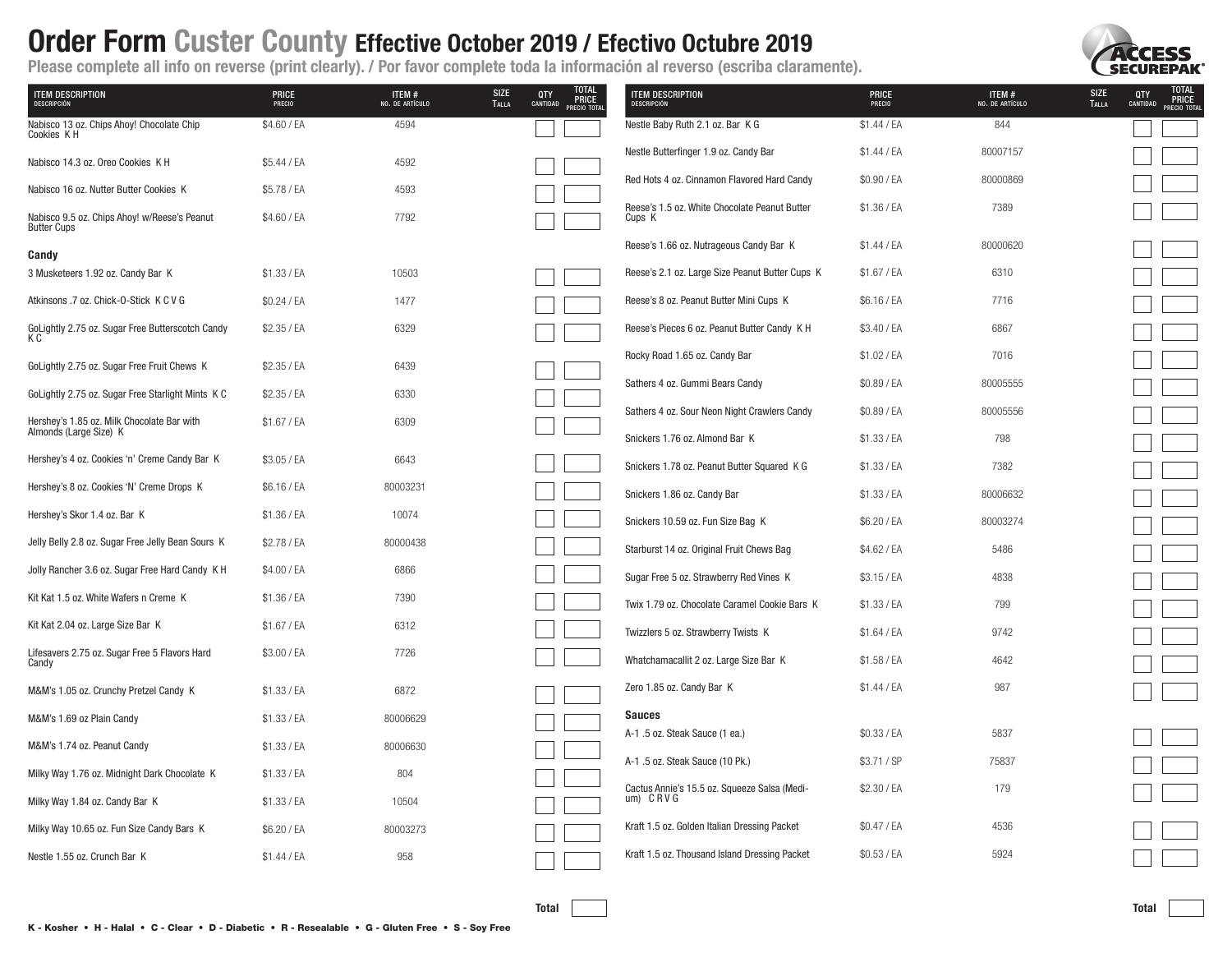**SECUREDAK** 

|                                                                         | -               | --                        |                                                                             |                                                                              |                 |                           |                                                                           |
|-------------------------------------------------------------------------|-----------------|---------------------------|-----------------------------------------------------------------------------|------------------------------------------------------------------------------|-----------------|---------------------------|---------------------------------------------------------------------------|
| <b>TEM DESCRIPTION</b><br>DESCRIPCIÓN                                   | PRICE<br>PRECIO | ITEM #<br>NO. DE ARTÍCULO | TOTAL<br>PRICE<br>PRECIO TOTAL<br><b>SIZE</b><br>$QTY$<br>Cantidad<br>TALLA | <b>ITEM DESCRIPTION</b><br>DESCRIPCIÓN                                       | PRICE<br>PRECIO | ITEM #<br>NO. DE ARTÍCULO | TOTAL<br>PRICE<br>PRECIO TOTAL<br><b>SIZE</b><br>QTY<br>CANTIDAD<br>TALLA |
| Sweet Baby Ray's 1.5 oz. Original BBQ Sauce<br>Pouch (1 pouch)          | \$0.55 / EA     | 10914                     |                                                                             | Jack Link's 2 oz. Kippered Beef Steak - K.C.<br>Masterpiece                  | \$3.31 / EA     | 2780                      |                                                                           |
| Tapatio 5 oz. Salsa Picante Hot Sauce K R G S                           | \$1.35 / EA     | 7160                      |                                                                             | <b>Seafood</b>                                                               |                 |                           |                                                                           |
| <b>Spreads</b>                                                          |                 |                           |                                                                             | Chicken of the Sea 2.5 oz. White Albacore Tuna K                             | \$2.45 / EA     | 10356                     |                                                                           |
| Poco Pac 1 oz. Strawberry Jam (10 Pk.) K                                | \$2.75 / EA     | 648                       |                                                                             | Chicken of the Sea 3 oz. Smoked Salmon K                                     | \$4.00 / EA     | 10340                     |                                                                           |
| Squeez-Ums 1.12 oz. Peanut Butter (10 Pk.)                              | \$2.87 / SP     | 67386                     |                                                                             | Fresh Catch 3.53 oz. Yellowfin Tuna Steak in Spicy<br>Thai Chili Sauce K H G | \$2.53 / EA     | 5696                      |                                                                           |
| Squeez-Ums 1 oz. Grape Jelly (10 Pk.) K                                 | \$2.10 / EA     | 622                       |                                                                             | Fresh Catch 4.23 oz. Chunk Light Tuna in Water                               | \$1.55 / EA     | 4317                      |                                                                           |
| <b>Spices &amp; Seasonings</b>                                          |                 |                           |                                                                             | KHG                                                                          |                 |                           |                                                                           |
| Tony Chachere's 3.25 oz. Creole Seasoning                               | \$2.10 / EA     | 7508                      |                                                                             | StarKist 2.6 oz. Tuna Creations Sweet & Spicy                                | \$2.82 / EA     | 80000916                  |                                                                           |
| <b>Pickles</b>                                                          |                 |                           |                                                                             | Starkist 3 oz. Ready-To-Eat Tuna Salad                                       | \$2.82 / EA     | 10705                     |                                                                           |
| Van Holten's 9.6 oz. Dill Pickle K C G                                  | \$0.80 / EA     | 381                       |                                                                             | <b>Ready-To-Eat Meals</b>                                                    |                 |                           |                                                                           |
| Van Holten's 9.6 oz. Zesty Garlic Pickle K H C G                        | \$0.75 / EA     | 382                       |                                                                             | Hormel 2.5 oz. Spam Single                                                   | \$1.75 / EA     | 80001495                  |                                                                           |
| <b>Olives</b>                                                           |                 |                           |                                                                             | Rice & Beans                                                                 |                 |                           |                                                                           |
| Mario 2.3 oz. Manzanilla Stuffed Olives Pouch K                         | \$1.70 / EA     | 10220                     |                                                                             | Brushy Creek 10 oz. Black Beans G                                            | \$1.60 / EA     | 4915                      |                                                                           |
| Cheese                                                                  |                 |                           |                                                                             | Keefe Kitchens 6.5 oz. Pre-Cooked Long Grain                                 | \$1.36 / EA     | 7525                      |                                                                           |
| City Cow 4 oz. Mozzarella Cheese Stick C G                              | \$1.56 / EA     | 5645                      |                                                                             | Brown Rice K C R G                                                           |                 |                           |                                                                           |
| City Cow 4 oz. Provolone Cheese Stick C G                               | \$1.56 / EA     | 2131                      |                                                                             | Keefe Kitchens 8 oz. Pre-Cooked Long Grain Rice<br>KCRG                      | \$1.24 / EA     | 5880                      |                                                                           |
| City Cow 4 oz. Sharp Cheddar Cheese Stick C G                           | \$1.56 / EA     | 175                       |                                                                             | Sevilla 4.4 oz. HOT Chili Flavor Refried Beans &<br>Rice KHC                 | \$0.93 / EA     | 5940                      |                                                                           |
| Velveeta 16 oz. Sharp Cheddar Squeezable<br>Cheese G                    | \$3.50 / EA     | 9393                      |                                                                             | Sevilla 8 oz. Refried Beans KHR                                              | \$1.45 / EA     | 9783                      |                                                                           |
|                                                                         |                 |                           |                                                                             |                                                                              |                 |                           |                                                                           |
| <b>Meat Snacks</b>                                                      |                 |                           |                                                                             | Sevilla 8 oz. Spicy Refried Beans K H C R                                    | \$1.58 / EA     | 9771                      |                                                                           |
| Bridgford 3.5 oz. Sliced Pepperoni                                      | \$2.33 / EA     | 7905                      |                                                                             | Velveeta 4 oz. Cheesy Refried Beans K H C                                    | \$1.15 / EA     | 4939                      |                                                                           |
| Brookfield Farms 2.1 oz. Fully Cooked                                   | \$4.95 / EA     | 5885                      |                                                                             |                                                                              |                 |                           |                                                                           |
| Hickory Bacon (15 slices)                                               |                 |                           |                                                                             | Velveeta 4 oz. Spicy, Cheesy Refried Beans K H C                             | \$1.09 / EA     | 4940                      |                                                                           |
| Brushy Creek .78 oz. Single Serve Bacon<br>$(6 \text{ slices}) \quad C$ | \$3.20 / EA     | 3609                      |                                                                             | Velveeta 4 oz. Spicy, Cheesy Refried Beans &<br>Rice KHC                     | \$1.09 / EA     | 4941                      |                                                                           |
|                                                                         | \$5.60 / EA     | 80001726                  |                                                                             | <b>Tortillas</b>                                                             |                 |                           |                                                                           |
| Brushy Creek 11 oz. Hot Beef Summer<br>Sausage G                        |                 |                           |                                                                             | Cactus Annie's 8 oz. Flour Tortillas (6 Pk.) K H C R                         | \$0.84 / EA     | 5070                      |                                                                           |
| Jack Link's 1.5 oz. Original Beef Stick                                 | \$2.27 / EA     | 80007397                  |                                                                             | Ramen                                                                        |                 |                           |                                                                           |
| Jack Link's 1 oz. Wild Snack Stick                                      | \$1.40 / EA     | 80003260                  |                                                                             | Maruchan Instant Lunch 2.25 oz. - Beef                                       | \$0.62 / EA     | $\overline{c}$            |                                                                           |
| Jack Link's 2.85 oz. Original Beef Jerky                                | \$8.56 / EA     | 80001556                  |                                                                             | Maruchan Instant Lunch 2.25 oz. - California<br>Veggie                       | \$0.62 / EA     | $\overline{4}$            |                                                                           |
| Jack Link's 2.85 oz. Original Turkey Jerky                              | \$8.56 / EA     | 80001552                  |                                                                             |                                                                              |                 |                           |                                                                           |
| Jack Link's 2.85 oz. Steakhouse Beef Jerky                              | \$8.56 / EA     | 80001560                  |                                                                             |                                                                              |                 |                           |                                                                           |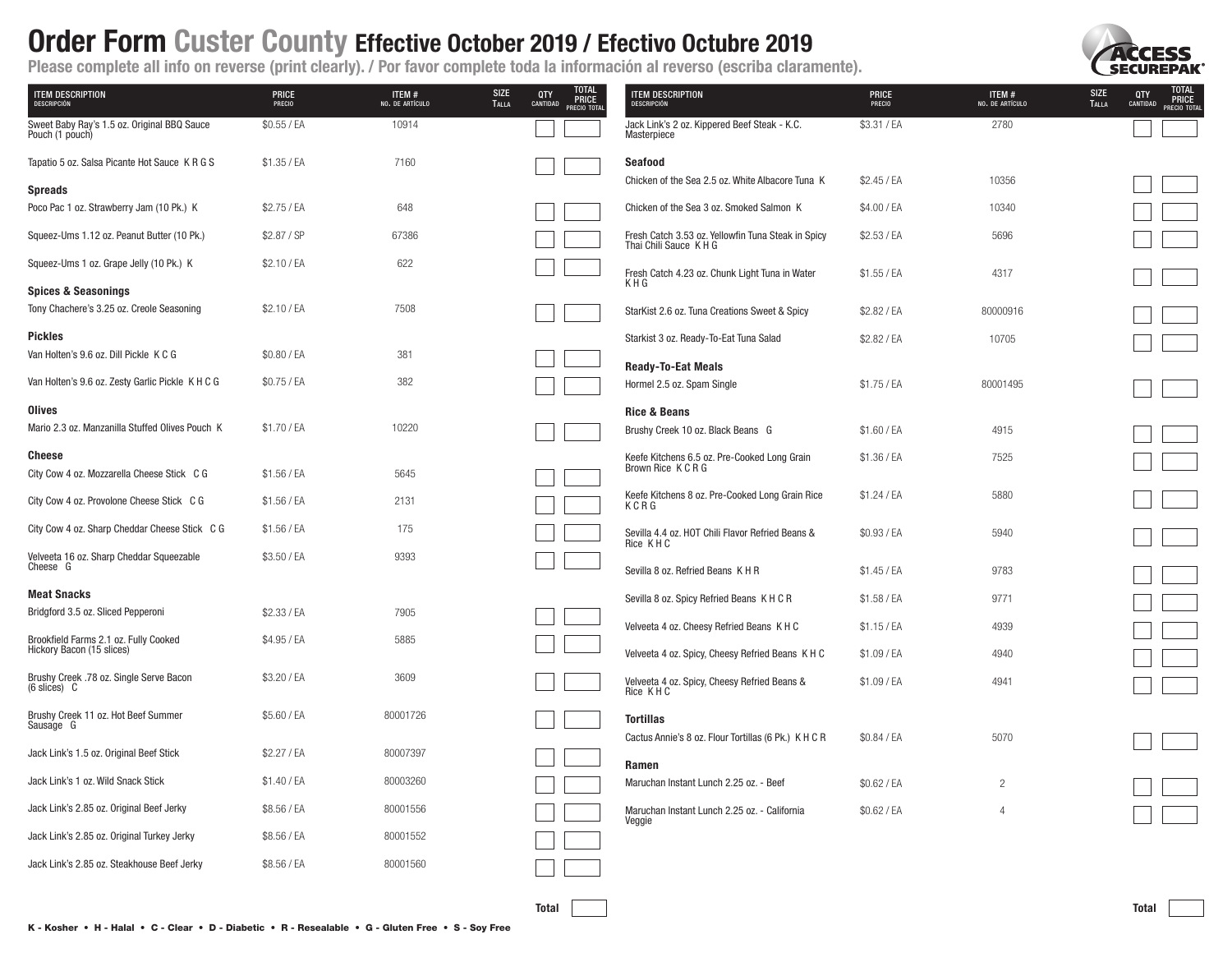

| <b>ITEM DESCRIPTION</b><br>DESCRIPCIÓN                                       | <b>PRICE</b><br>PRECIO | ITEM #<br>NO. DE ARTÍCULO | TOTAL<br>PRICE<br>PRECIO TOTAL<br><b>SIZE</b><br>QTY<br>TALLA<br>CANTIDAD | ITEM DESCRIPTION<br>DESCRIPCIÓN                                                 | <b>PRICE</b><br>PRECIO | ITEM #<br>NO. DE ARTÍCULO | TOTAL<br>PRICE<br>PRECIO TOTAL<br><b>SIZE</b><br>QTY<br>TALLA<br>CANTIDAD |
|------------------------------------------------------------------------------|------------------------|---------------------------|---------------------------------------------------------------------------|---------------------------------------------------------------------------------|------------------------|---------------------------|---------------------------------------------------------------------------|
| <b>HEALTH &amp; BEAUTY</b>                                                   |                        |                           |                                                                           | Heritage 3 oz. Medicated Anti-Fungal Powder                                     | \$1.71 / EA            | 20329                     |                                                                           |
| <b>Ethnic Hair Care</b><br>Softee 5 oz. Coconut Oil Hair & Scalp Conditioner | \$1.91 / EA            | 22951                     |                                                                           | NewDay 13 oz. Bath & Shower Powder                                              | \$1.55 / EA            | 22377                     |                                                                           |
| Sulfur8 7.5 oz. Medicated Shampoo                                            | \$4.25 / EA            | 20204                     |                                                                           | <b>Deodorant</b>                                                                |                        |                           |                                                                           |
| <b>Shampoo</b>                                                               |                        |                           |                                                                           | Lady Speed Stick Invisible Dry 1.4 oz. Anti-Perspi-<br>rant Shower Fresh        | \$2.40 / EA            | 20641                     |                                                                           |
| Crawford 4 oz. Balsam & Protein Shampoo C                                    | \$0.60 / EA            | 20024                     |                                                                           | Power-Up 2.5 oz. Clear A/P Deodorant - Force C                                  | \$2.22 / EA            | 22337                     |                                                                           |
| Elementz 15 oz. 3 in 1 Coconut Lime Hair & Body<br>Wash                      | \$2.30 / EA            | 24942                     |                                                                           | Power-Up 2.5 oz. Clear Deodorant - Drive C                                      | \$1.44 / EA            | 22339                     |                                                                           |
| Elementz 15 oz. Dandruff Shampoo Almond/Shea                                 | \$2.67 / EA            | 24938                     |                                                                           | Power-Up 3 oz. Force Clear Roll On A/P Deodorant                                | \$1.31 / EA            | 26042                     |                                                                           |
| Elementz 15 oz. Thickening Shampoo w/Aloe &                                  | \$2.00 / EA            | 24936                     |                                                                           | Secret 1.7 oz. Powder Fresh Deodorant                                           | \$2.33 / EA            | 21046                     |                                                                           |
| Ginseng                                                                      |                        |                           |                                                                           | Speed Stick 3 oz. Ultimate Sport Anti-Perspirant/<br>Deodorant Gel C            | \$3.58 / EA            | 21126                     |                                                                           |
| Suave 15 oz. Daily Clarifying Shampoo                                        | \$2.40 / EA            | 80007177                  |                                                                           | <b>Dental Care</b>                                                              |                        |                           |                                                                           |
| Suave 15 oz. Green Apple Shampoo                                             | \$2.29 / EA            | 80007179                  |                                                                           | Colgate 4.6 oz. 2-in-1 lcy Blast Toothpaste C                                   | \$4.69 / EA            | 21748                     |                                                                           |
| <b>Conditioner</b><br>Elementz 15 oz. Hydrating Conditioner Almond/<br>Shea  | \$2.10 / EA            | 24939                     |                                                                           | Colgate 4 oz. Great Regular Flavor Anticavity<br>Toothpaste                     | \$2.80 / EA            | 80002779                  |                                                                           |
| Suave 15 oz. Waterfall Mist Conditioner                                      | \$2.30 / EA            | 80007178                  |                                                                           | Cool Wave 4 oz. Fresh Mint Fluoride Tooth-<br>paste HC                          | \$1.22 / EA            | 21017                     |                                                                           |
| <b>Styling Products &amp; Accessories</b>                                    |                        |                           |                                                                           | Effergrip 2.5 oz. Denture Adhesive Cream Tube                                   | \$5.71 / EA            | 20312                     |                                                                           |
| 6.5" Afro Comb                                                               | \$0.15 / EA            | 21452                     |                                                                           | Oraline 4 in. Security Flex Crossover Toothbrush                                | \$0.24 / EA            | 80000305                  |                                                                           |
| 7" Professional Comb (plastic)                                               | \$0.15 / EA            | 20286                     |                                                                           | White Toothbrush Cap (*toothbrush not included)                                 | \$0.25 / EA            | 21822                     |                                                                           |
| Soap<br>Ambi 3.5 oz. Complexion Cleansing Soap (1 bar)                       | \$2.18 / EA            | 80000398                  |                                                                           | <b>Shaving Products</b>                                                         |                        |                           |                                                                           |
| Neutrogena 3.5 oz. Facial Bar Soap (1 bar)                                   | \$4.20 / EA            | 20776                     |                                                                           | Pro-Tection 7 oz. After-Shave Gel C                                             | \$2.20 / EA            | 22318                     |                                                                           |
| Next 1 - 5 oz. Anti-bacterial Sport Soap (1 bar) C                           | \$0.62 / EA            | 22098                     |                                                                           | Pro-Tection 7 oz. Shave Cream                                                   | \$2.00 / EA            | 22319                     |                                                                           |
|                                                                              |                        |                           |                                                                           | <b>Women's Hygiene</b>                                                          |                        |                           |                                                                           |
| Next 1 - 5 oz. Cocoa Butter Soap (1 bar) C                                   | \$0.62 / EA            | 22096                     |                                                                           | Preference Panty Shields (22 Pk.)                                               | \$1.31 / EA            | 21067                     |                                                                           |
| Lotion<br>Infuzed 15 oz. Island Naturals Body Lotion Cocoa                   | \$2.20 / EA            | 24968                     |                                                                           | Preference Super Maxi Pad (1 Pk.)                                               | \$0.11 / EA            | 26358                     |                                                                           |
| & Shea Butter                                                                |                        |                           |                                                                           | <b>Pharmaceuticals</b>                                                          |                        |                           |                                                                           |
| Infuzed 15 oz. Island Naturals Coconut Lime &<br>Aloe Lotion                 | \$2.20 / EA            | 24967                     |                                                                           | Goodsense Cherry Cough Drops (30 Ct.) C R                                       | \$1.09 / EA            | 20545                     |                                                                           |
| Infuzed Island Naturals 15 oz. Shea Butter Lotion                            | \$2.20 / EA            | 24966                     |                                                                           | GoodSense Honey & Lemon Cough Drops<br>(30 Ct.) C R                             | \$1.09 / EA            | 24122                     |                                                                           |
| Suave 10 oz. Advanced Therapy Lotion                                         | \$3.64 / EA            | 21926                     |                                                                           | GoodSense Sugar Free Black Cherry Cough Drops<br>$(25 \text{ Ct.}) \text{ C R}$ | \$1.67 / EA            | 22681                     |                                                                           |
| <b>Skin Care</b><br>Chapstick .15 oz. Regular Blister Card Lip Balm          | \$2.36 / EA            | 80007022                  |                                                                           | Moore Medical Antacid Tablets (2 Pk.)                                           | \$0.09 / EA            | 21430                     |                                                                           |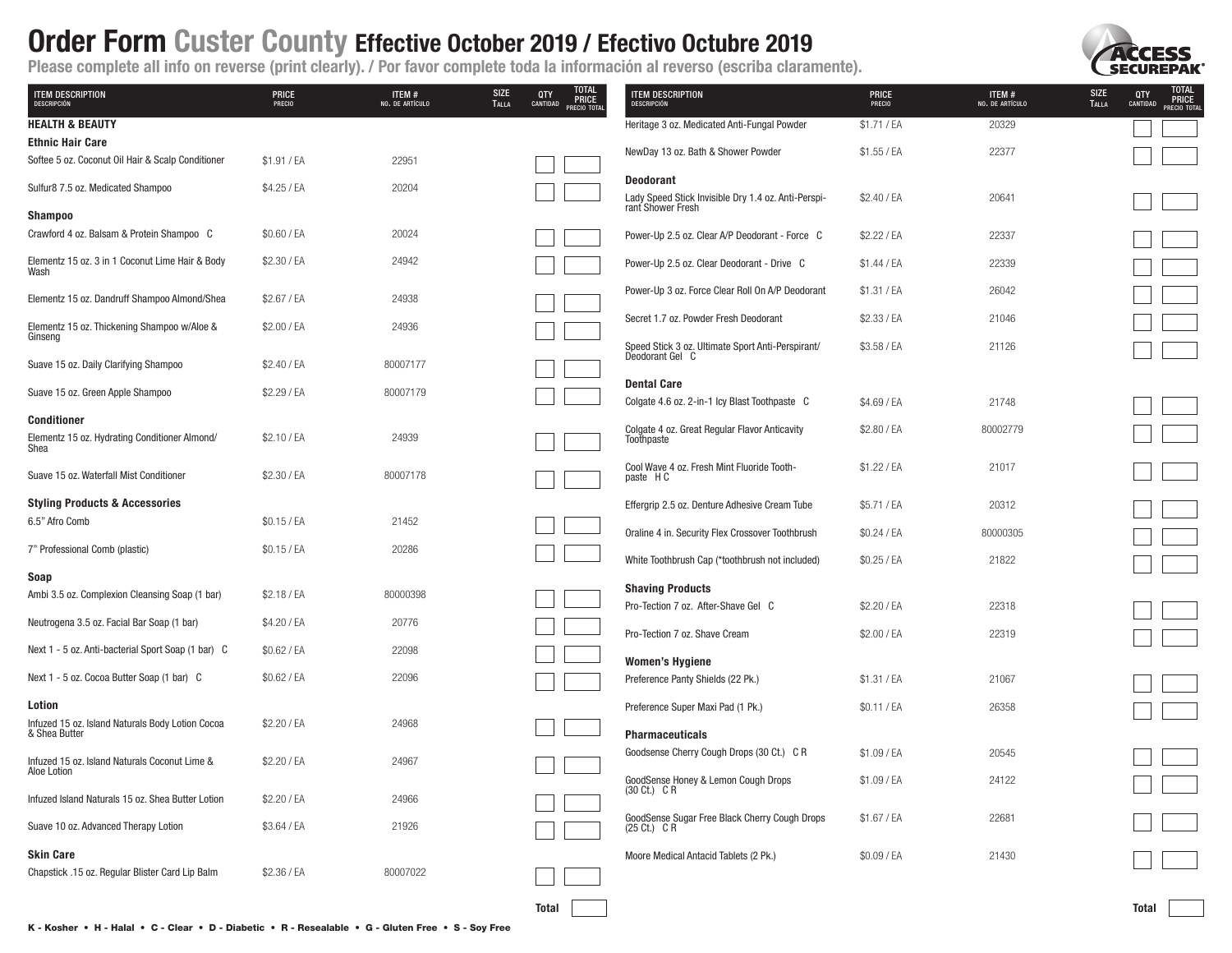

| <b>ITEM DESCRIPTION</b><br>DESCRIPCIÓN                                           | <b>PRICE</b><br>PRECIO | ITEM #<br>NO. DE ARTÍCULO | <b>SIZE</b><br><b>TALLA</b> | TOTAL<br>PRICE<br>QTY<br>CANTIDAD<br>PRECIO TOTAL | <b>TEM DESCRIPTION</b><br>DESCRIPCIÓN                                              | <b>PRICE</b><br>PRECIO     | ITEM #<br>NO. DE ARTÍCULO | SIZE<br>TALLA | <b>TOTAL<br/>PRICE</b><br>QTY<br>CANTIDAD<br>PRECIO TOTAL |
|----------------------------------------------------------------------------------|------------------------|---------------------------|-----------------------------|---------------------------------------------------|------------------------------------------------------------------------------------|----------------------------|---------------------------|---------------|-----------------------------------------------------------|
| <b>CLOTHING &amp; ACCESSORIES</b><br><b>T-Shirts</b>                             |                        |                           |                             |                                                   | Indera Mills Thermal Long Sleeve Shirt - Natural<br>2XL, 3XL, 4XL                  | \$6.38 / EA                | 50543-99                  |               |                                                           |
| Andrew Scott Crew Neck T-Shirt - White (1 Pk.)<br>Small, Medium, Large, XL       | \$3.24 / EA            | 51601-01                  |                             |                                                   | Indera Mills Thermal Long Sleeve Shirt - Natural<br>5XL, 6XL                       | \$7.71 / EA                | 50543-99                  |               |                                                           |
| Andrew Scott Crew Neck T-Shirt - White (1 Pk.)<br>2XL, 3XL, 4XL, 5XL             | \$4.84 / EA            | 51601-01                  |                             |                                                   | Indera Mills Women's Thermal Drawers - White<br>Small, Medium, Large               | \$5.29 / EA                | 50607-01                  |               |                                                           |
| Andrew Scott Select Crewneck T-Shirt - White<br>(3 Pk.) Small, Medium, Large, XL | \$11.09 / PK           | 53185-01                  |                             |                                                   | Indera Mills Women's Thermal Drawers - White XL                                    | \$5.31 / EA                | 50607-01                  |               |                                                           |
| Andrew Scott Select Crewneck T-Shirt - White<br>(3 Pk.) 2XL, 3XL                 | \$13.53 / PK           | 53185-01                  |                             |                                                   | Indera Mills Women's Thermal Drawers - White<br>2XL, 3XL, 4XL                      | \$6.24 / EA                | 50607-01                  |               |                                                           |
| Andrew Scott V-Neck Shirts (3 Pk.) Small, Medium,<br>Large, XL                   | \$10.96 / PK           | 53182-01                  |                             |                                                   | Indera Mills Women's Thermal Drawers - White<br>5XL                                | \$7.07 / EA                | 50607-01                  |               |                                                           |
| Andrew Scott V-Neck Shirts (3 Pk.) 2XL, 3XL                                      | \$13.44 / PK           | 53182-01                  |                             |                                                   | Indera Mills Women's Thermal Long Sleeve Shirt -<br>White Small, Medium, Large, XL | \$5.29 / EA                | 50608-01                  |               |                                                           |
| Fruit of the Loom T-Shirt - No Pocket - White<br>Small, Medium, Large, XL        | \$3.33 / EA            | 50914-01                  |                             |                                                   | Indera Mills Women's Thermal Long Sleeve Shirt -<br>White 2XL, 3XL, 4XL            | \$6.24 / EA                | 50608-01                  |               |                                                           |
| Fruit of the Loom T-Shirt - No Pocket - White 2XL                                | \$5.83 / EA            | 50914-01                  |                             |                                                   | Indera Mills Women's Thermal Long Sleeve Shirt<br>- White 5XL                      | \$7.07 / EA                | 50608-01                  |               |                                                           |
| Fruit of the Loom T-Shirt - No Pocket - White 3XL                                | \$8.33 / EA            | 50914-01                  |                             |                                                   | <b>Watches</b>                                                                     |                            |                           |               |                                                           |
| <b>Men's Underclothing</b>                                                       |                        |                           |                             |                                                   | Clear Watch C                                                                      | \$12.22 / EA               | 5173701099                |               |                                                           |
| Andrew Scott Boxer Briefs (3 Pk.) - White Small,<br>Medium, Large, XL, 2XL       | \$8.51 / PK            | 53184-01                  |                             |                                                   | Digital Watch Water Resistant (Black)                                              | \$8.00 / EA                | 8139801004                |               |                                                           |
| Andrew Scott Men's Boxers - White (1 Pk.) Small,<br>Medium, Large, XL            | \$2.87 / EA            | 51602-01                  |                             |                                                   | <b>ELECTRONICS</b><br><b>Radios</b>                                                |                            |                           |               |                                                           |
| Andrew Scott Men's Boxers - White (1 Pk.) 2XL,<br>3XL, 4XL, 5XL, 6XL             | \$4.38 / EA            | 51602-01                  |                             |                                                   | GPX R300 Clear Digital AM/FM Radio                                                 | \$12.87 / EA               | 8183501099                |               |                                                           |
| Andrew Scott Men's Briefs - White (1 Pk.) Small,<br>Medium, Large, XL            | \$2.16 / EA            | 51603-01                  |                             |                                                   | THE GENERAL STORE<br><b>Stationery</b>                                             |                            |                           |               |                                                           |
| Andrew Scott Men's Briefs - White (1 Pk.) 2XL, 3XL                               | \$2.89 / EA            | 51603-01                  |                             |                                                   | #10 Stamped Envelope                                                               | \$1.35 / EA                | 983                       |               |                                                           |
| Gildan Men's Boxers - White (4 Pk.) 2XL (3 Pack)                                 | \$13.87 / PK           | 80187-01                  |                             |                                                   | Yellow #2 Pencil w/Eraser                                                          | \$0.15 / EA                | 24573                     |               |                                                           |
| Gildan Men's Boxers - White (4 Pk.) Small,<br>Medium, Large, XL                  | \$18.62 / PK           | 80187-01                  |                             |                                                   | Yellow Writing Tablet 8.5" x 14" (50 Sheet Pad)<br><b>Art Supplies</b>             | \$1.47 / EA                | 22801                     |               |                                                           |
| <b>Thermals</b>                                                                  |                        |                           |                             |                                                   | Sketch Pad 8.5" X 11" (50 Sheet Pad)                                               | \$1.00 / PAD               | 20241                     |               |                                                           |
| Indera Mills Thermal Ankle-Length Drawers -<br>Natural Small, Medium, Large, XL  | \$4.87 / EA            | 50544-99                  |                             |                                                   | Games                                                                              |                            |                           |               |                                                           |
| Indera Mills Thermal Ankle-Length Drawers -<br>Natural 2XL, 3XL, 4XL             | \$6.38 / EA            | 50544-99                  |                             |                                                   | Aviator - US Playing Cards<br>Aviator Pinochle US Playing Cards                    | \$2.07 / EA<br>\$2.07 / EA | 20211<br>20215            |               |                                                           |
| Indera Mills Thermal Ankle-Length Drawers -<br>Natural 5XL                       | \$7.71 / EA            | 50544-99                  |                             |                                                   |                                                                                    |                            |                           |               |                                                           |
| Indera Mills Thermal Long Sleeve Shirt - Natural<br>Small, Medium, Large, XL     | \$4.87 / EA            | 50543-99                  |                             |                                                   |                                                                                    |                            |                           |               |                                                           |
|                                                                                  |                        |                           |                             | <b>Total</b>                                      |                                                                                    |                            |                           |               | Total                                                     |